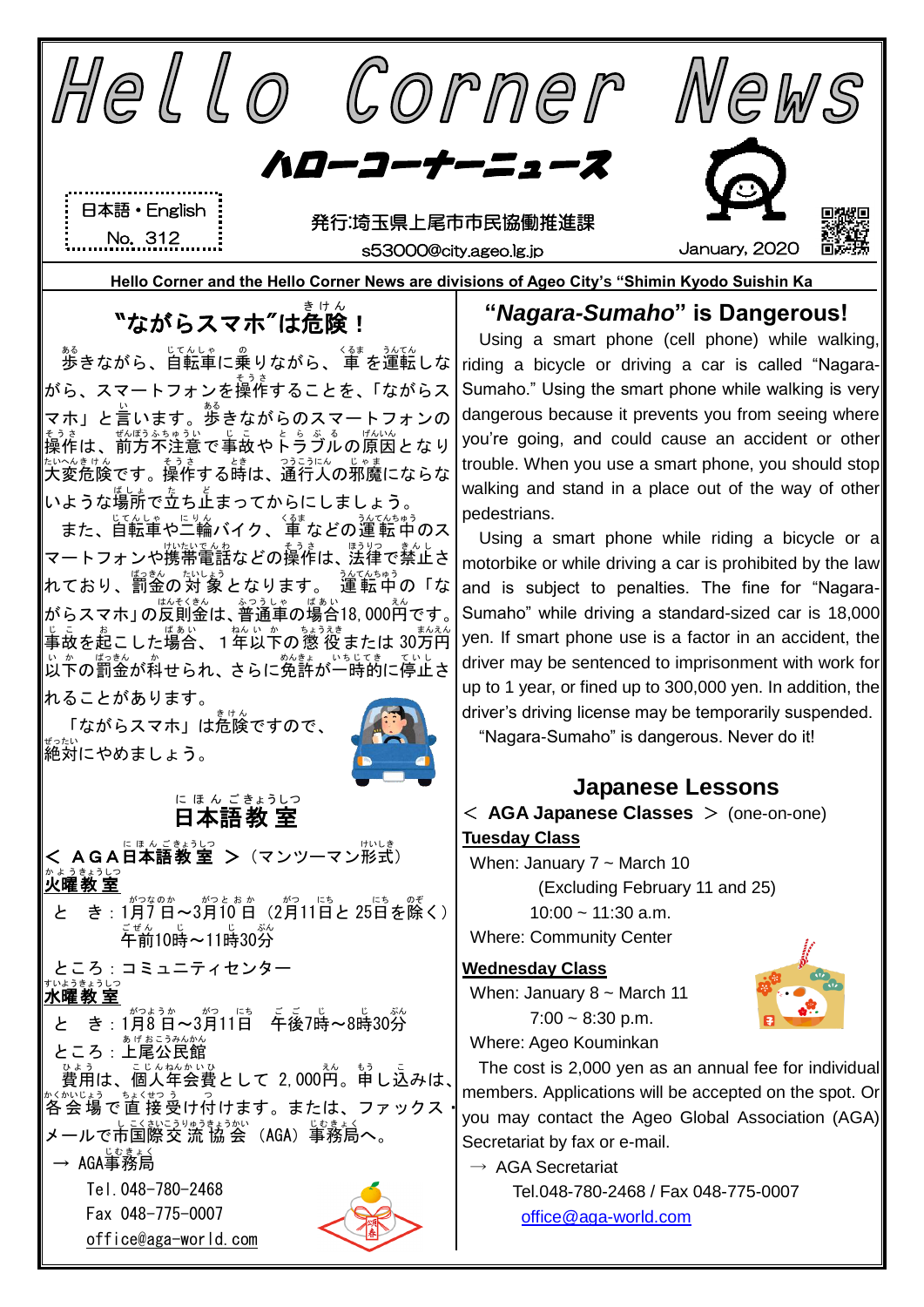#### < 原市 日本語 教 室 はらいちに ほ ん ごきょうしつ | > (マンツーマン形式) と き:1月10日~3月13日の毎 週金曜日 ここ。。。。<br>午後7時~9時 ところ : 原市公民館 <sub>たいしょう しない ざいじゅう がいるくせい かたくせきの方</sub> 費 ひ 用 よう :無料 むりょう 。<br>申込み : 伊藤さんへ Tel.090-1699-3123 < **Haraichi Japanese Class** > (one-on-one) When: Fridays, January 10 ~ March 13  $7:00 - 9:00$  p.m. Where: Haraichi Kouminkan For: Non-Japanese living or working in Ageo Cost: Free Application: Contact Ms. Ito at Tel.090-1699-3123

#### 国民 年金 こくみん ねんきん

にほんこくない<br>**日本国内に住む全ての人は、国籍に関わらず、20歳** になると会社員や公務員、またはその被扶養配偶者 以外 いがい の人 ひと は、国民 こくみん 年金 ねんきん (第1号 だい1ごう 被 ひ 保険者 ほけんしゃ )に加入 かにゅう するこ とになっています。

20歳 さい になってからおおむね 2週 間 しゅうかん 以内 いない に、日本 にほん 年金 ねんきん 機構 きこう から納付書 のうふしょ や年金 ねんきん 手帳 てちょう が郵送 ゆうそう されます。ご自身 じしん で の加入 かにゅう 手続 てつづ きは不要 ふよう です。

<sub>はけんりょう げっがく</sub><br>保険料は月額16,410円 (2019年度) です。保険料が納 められない場合には、「学生納付特例制度」や「免除 制度 せいど 」、「納付 のうふ 猶予 ゆうよ 制度 せいど 」がありますので

<sub>そうだん</sub><br>相談してください。





Tel.048-775-5137 Fax 048-775-9827

#### 地元 企業 による若者 就 職 面接会 じもと きぎょう わかもの しゅうしょく めんせつかい

| きん<br>がつ<br>き:1月31日(金) 午後1時~4時                                          |
|-------------------------------------------------------------------------|
| <sub>(</sub><br>《현다(하나/투後12時30分~3時30分)                                  |
| ぶんか<br>ところ:文化センタ                                                        |
| ない<br>ょう <sub>いようたんとうしゃ こべつ めんせつ</sub><br>容:採用担当者と個別に面接<br>内            |
| ホい<br>しょう<br>がいとう<br>ひと<br>つぎ<br>象:次の①②のいずれかに該当する人                      |
| (1) <sub>れいわ。<br/>① 令和2年3月に高校・大学などの新規</sub>                             |
| そつぎょうよていしゃ<br>卒業予定者                                                     |
| じゃくねんしゃ<br>さいいか<br>若年者 (おおむね 44歳以下)<br>(2)                              |
| も、もの、りれきしょ こうこうせい ぜんこくこうとうがっこうとういっようし うつ<br>持ち物 : 履歴書 (高校生は全国高等学校統一用紙の写 |
| すうまい<br>し)数枚                                                            |
| 、、,<br>*詳しくは、上尾市、桶川市、伊奈町<br>桶川市、伊奈町の                                    |
| ホームページをご覧ください。                                                          |
| きょうぎかいじむきょく<br>→ 協議会事務局                                                 |
| いなまちやくばない<br>(伊奈町役場内)                                                   |
| Tel.048-721-2111                                                        |
|                                                                         |



## **National Pension**

All residents in Japan, regardless of nationality, are required to join the National Pension System (Type 1) insured) when they turn 20, with the exception of company employees, public servants and their dependent spouses.

Within approximately two weeks of your 20<sup>th</sup> birthday, the Japan Pension Service will send you contribution payment notices and a pension book. You don't need to go through any procedures to join the National Pension System by yourself.

The monthly contribution amount is 16,410 yen for 2019. If you are unable to make your payments for financial reasons, you are advised to apply for the "Special Payment Program for Students," the "Exemption Program" or the "Payment Grace Program." Please contact Hoken-Nenkin-ka for consultation.

 $\rightarrow$  Hoken-Nenkin-Ka

(Health Insurance and Pension Section) Tel. 048-775-5137 / Fax 048-775-9827

### **Job Interviews with Local Companies for Young People**

When: January 31 (Fri) 1:00 ~ 4:00 p.m.

(Registration time: 12:30 ~ 3:30 p.m.)

Where: Bunka Center

Contents: Individual interviews with recruitment staff of local companies

- For: Those who satisfy either  $(1)$  or  $(2)$  mentioned below
	- ① Are scheduled to graduate from senior high school or college in March, 2020

② Are young (roughly under the age of 45) What to bring: Several copies of applicant's resume

(High school students are required to use the national senior-high-school unified form)

:\*For more information, please visit the website of Ageo-shi, Okegawa-shi or Ina-machi.

→ Kyougikai Jimukyoku

(Council's office at Ina Town Hall)

Tel. 048-721-2111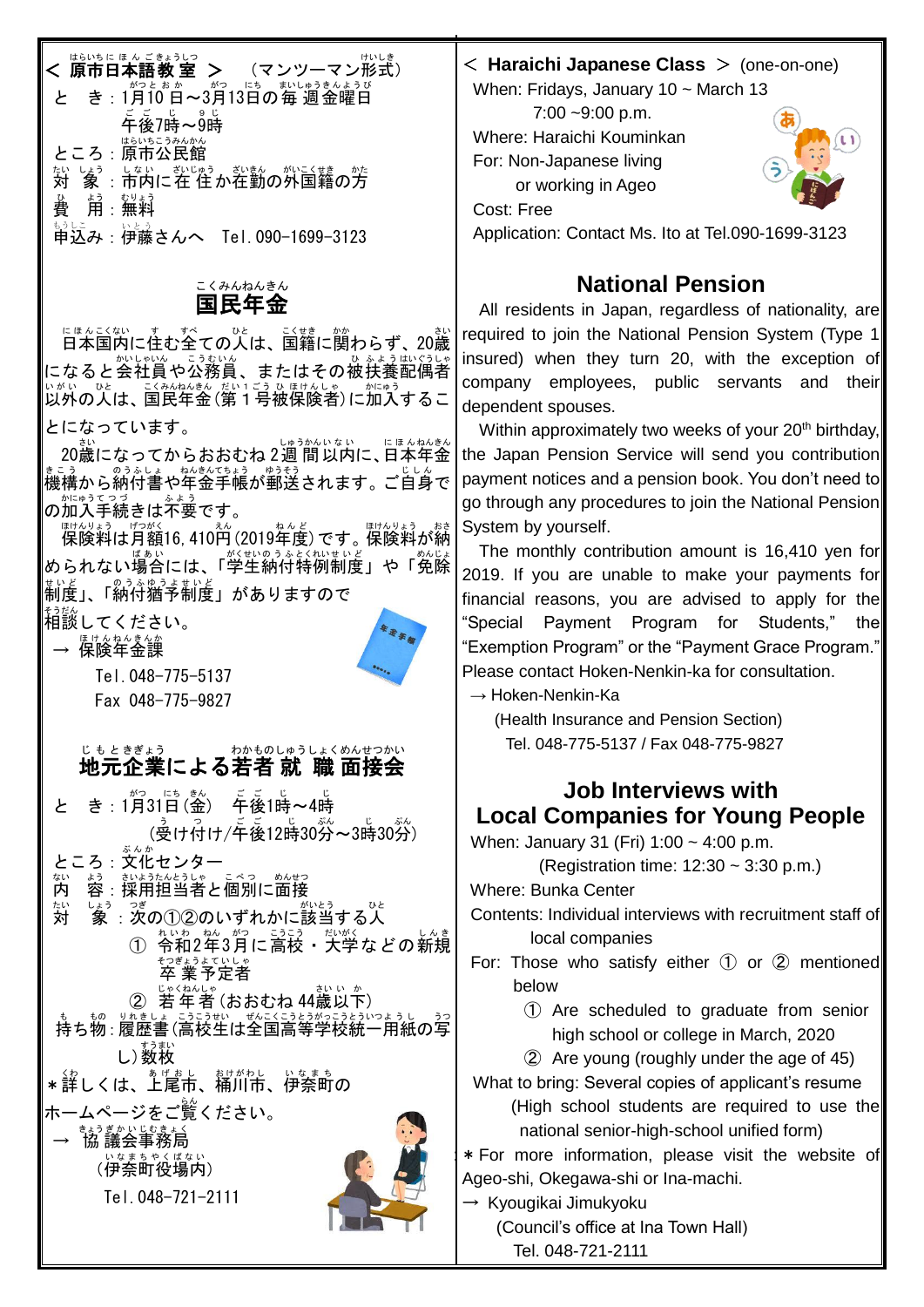# 還付 かんぷ 申告 しんこく

#### *Kanpu-shinkoku*



For the other documents needed, check with the

 $\rightarrow$  Ageo Tax Office (Nishi-monzen 577)

Tel. 048-770-1800 (voice recorded messages only)

#### **Premium Voucher Coupon Books**

The Premium Voucher coupon books will be available for purchase until February 28 (Fri). Eligible residents can purchase these coupon books at any post office in Ageo, or at Premium-tsuki Shohinken Taisakushitsu (5F of City Hall) between 9:00 a.m. and 5:00 p.m. excluding Saturdays, Sundays and national holidays. To purchase coupon books, you must have an exchange ticket. If you don't have an exchange ticket, please submit your voucher application form to City Hall by the application deadline of February 14 (Fri). The Premium Vouchers are valid until March 31(Tue).

→ Premium-tsuki Shohinken Taisakushitsu (Task Force for Premium Vouchers) Tel.048-775-3548



#### **Winter Concert**

When: January 19 (Sun) 10:30 a.m. ~ 5:10 p.m. Where: Ecos Ageo

までです。上・日・祝 日以外の午前9時から午後5時ま て、市内各郵便局、プレミアム付商品券対策室(市 ☆しょ。。。<br>役所5階)で、対象者に販売しています。購 入には こうにゅうひきかえけん ひょう<br>購 入 引換券が必要です。お持ちでない方は、購 入申 <sub>むしょうのじゅうよっか、もく、 ひもゃく<br>請書を 2月14 日 (金) (必 着) までに 提 出 してくださ</sub> い。商品券の利用期間は 3月31日(火)までです。

→ プレミアム付商 品 券対策室 Tel.048-775-3548



## ウインターライブ

と き : 1月19日(日) 午前10時30労~年後5時10労 ところ:イコス上尾 あげお 内 ない ょ。<br>容 : ポップス・フォーク・ロックなどの市民参